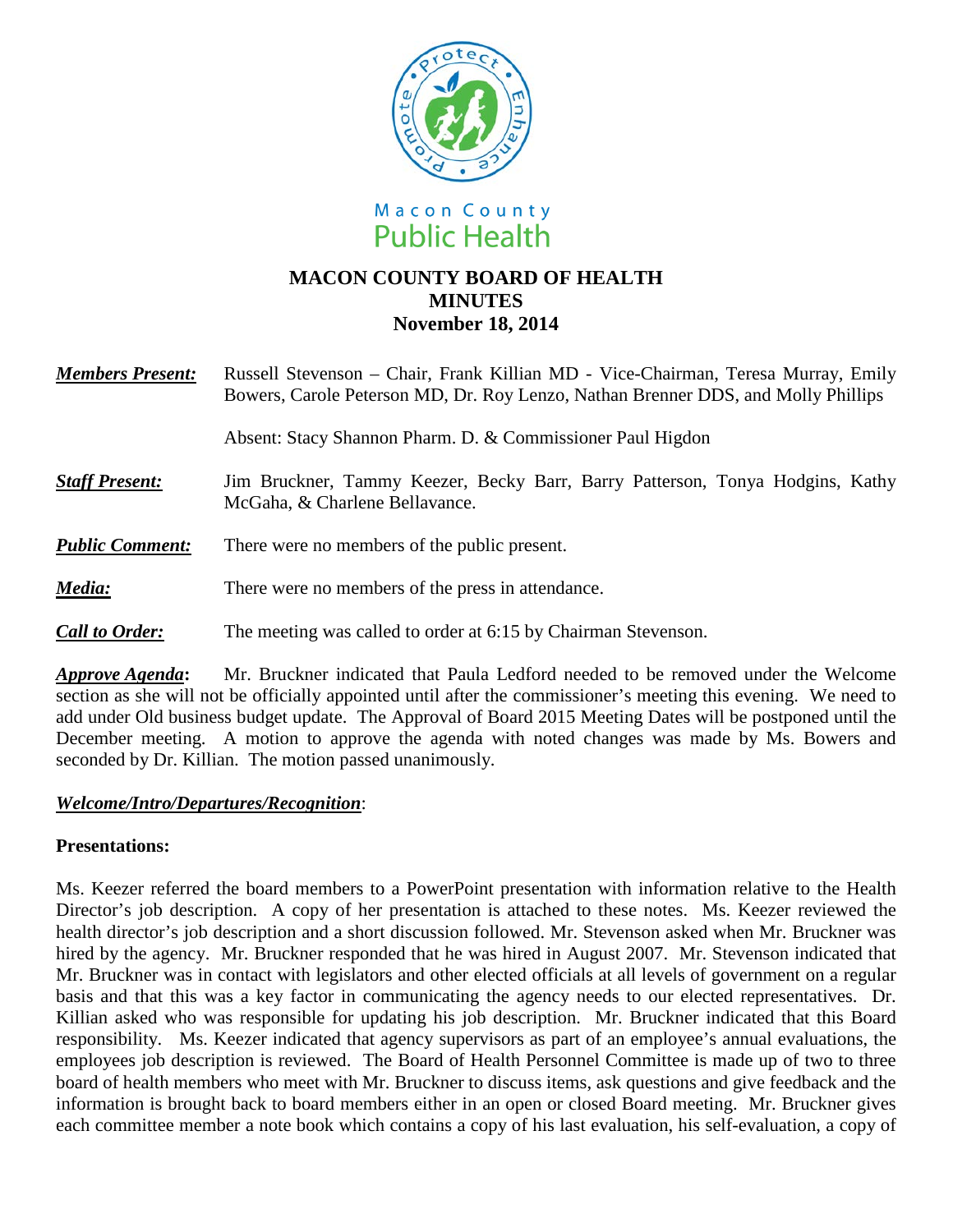his current job description, and a list of state/county/elected/community individuals that he has had interaction with in the last year for the personnel committee to speak to and obtain input and feedback.

*Approve Minutes of Previous Meeting:* Dr. Killian noted that Dr. Brenner's name was spelled incorrectly on the second page. A motion was made by Dr. Peterson and seconded by Dr. Killian to approve the minutes of the October 28, 2014 meeting as amended. The motion passed unanimously.

# **Old Business:**

*Review and Discussion of October 28th Board Retreat:* - Mr. Stevenson mentioned that a small number of the board members had met with Mr. Bruckner and the department leadership team to dive a little deeper into the input and goals and to clarify the information and changes that the Board had discussed at the training meeting. They discussed reformatting the agenda and the items that are given out be organized in a notebook with dividers separating the items as well as including the organizational chart and information on each of the leadership team members. Ms. Phillips had suggested at the small group meeting that we give them a list of those items that are mandated/required to meet our accreditation requirements. Mr. Stevenson reiterated that the discussion that happened around the agency immunization policy was the type of engaging conversation that should be happening at the regular Board meetings. He indicated that he would like for Mr. Bruckner to continue the conversations with the other Board members and for him to set-up two additional small group meeting. Mr. Bruckner also indicated that it would be beneficial to have these small group meetings to better clarify and meet the needs of the Board Members with regard to regular meetings. Mr. Bruckner commented on the need for the Boards input regarding meeting content/flow. He also mentioned how as Board Members they represented not only their current position on the Board, but the community at large. He said members of the Board are all currently active in the community either in their professional work, as business owners, etc. Charlene will be contacting the individual Board members to schedule a time to meet.

*Budget Update:* Ms. Hodgins referred the members to the handout in their packets with the YTD financial information for both revenue and expenditures. A copy of her report is attached to these minutes. Dr. Killian asked if there were any items that they should be concerned about. Ms. Hodgins indicated there was a discrepancy based on the Medicaid Cost Settlement and the adult dental clinic billing. Ms. McGaha indicated that they were currently working on the process for the adult dental  $\&$  child dental programs to help streamline the paperwork and billing processes. We need to grow our patient base in order to generate additional revenues.

Ms. Bowers asked about the possibility of having a dental service go into the elderly care facilities. Ms. McGaha said they had actually discussed and tried this when they first received the Molar Roller but it never caught on. There is a dentist here in Franklin who does this type of work already.

There was a question regarding our signage on highway 441for the adult dental clinic. Mr. Bruckner indicated that he had spoken with the president of Macon Bank, who owns the land, and they gave him permission to put up a sign. Mr. Villiard is talking to the Town of Franklin Planner about where it can be placed and is working on getting a quote.

## **New Business:**

*Annual Board/Department Policy Review:* Mr. Bruckner indicated that we have two policies that need board discussion. One is the Immunization policy and the other is the Tobacco policy for the agency. Ms. Barr referred the members to the handouts in their packets regarding legislation and tobacco policy. In the past the board had approved a tobacco free policy for this agency. Ms. Barr reviewed the changes that we are recommending due to the new vapor products that are becoming popular. She indicated that the reason we are able to restrict the use of vapor products is because we have a no tobacco policy. Dr. Killian asked what they do if the person does not agree to stop using the product within the building. Mr. Bruckner said we ask the person to leave the building. He indicated that if necessary the Sheriff's Department can be called to remove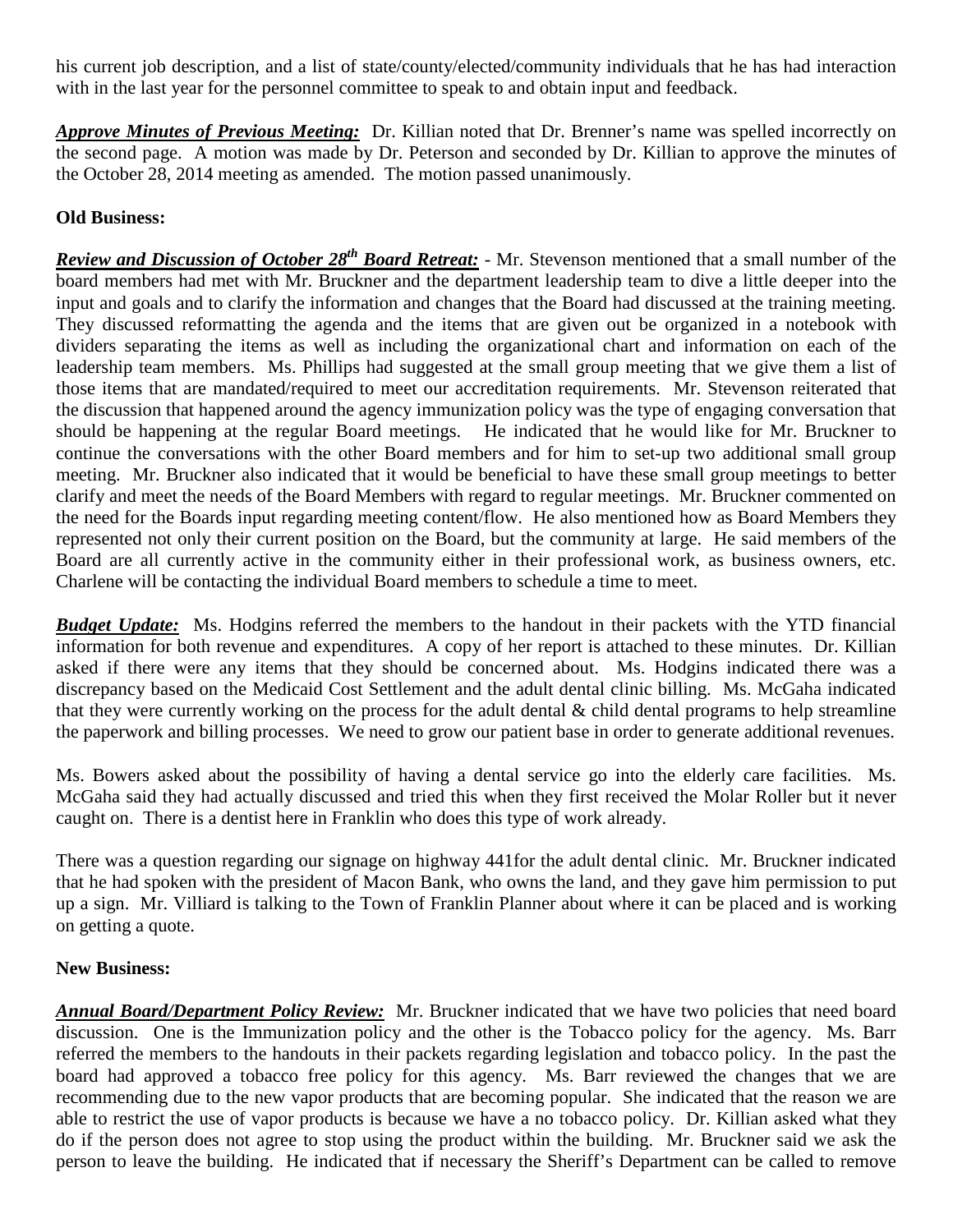the person from the premises if they become belligerent. Dr. Lenzo indicated his feeling is that it will become the norm once they realize the policy is in place and being enforced in the building. A motion was made by Ms. Bowers and seconded by Dr. Lenzo to approve the policy including the new restriction regarding the use of vapor products in or within 50 feet of the health department building. The motion passed unanimously.

Mr. Bruckner opened the discussion regarding the employee vaccination policy. He indicated that they would be amending the immunization policy to include an employee's ability to request a religious and/or medical exemption from having to receive vaccinations. The addition of the flu vaccination was discussed at a previous Board meeting and has been researched by the department leadership team. Mr. Bruckner said based on their findings, the leadership team are all in agreement that the flu vaccination should be required for all MCPH employees. The precedent has been set; many hospitals/hospital systems, including the state hospital system and several local health departments across the state for health care/public health workers to be vaccinated against the flu virus. The new policy will require all employees to be in compliance by the end of December of this calendar year and by November 1<sup>st</sup> in future years. Ms. Bowers recommended that all employees get the flu vaccination prior to the holidays to protect our patients, staff and their family members.

Dr. Peterson asked if we give the thimerosal free vaccine. Ms. Keezer said we don't have thimerosal free vaccine at this time. Mr. Bruckner noted that Dr. Lenzo had stated in a prior meeting that the community expects that public health will step up and make sure they are ready to serve the public in the event there is an outbreak. There were also many other reasons within the literature Ms. Barr provided to Mr. Bruckner that supported getting the flu shot.

Dr. Killian asked about the one employee that had concerns based on a study of a vaccine from the past that was bad. Mr. Bruckner indicated that he was relying on this one study and has had no other concerns regarding any of the other vaccines being required by the agency. We are following the CDC recommendations and they say that all public health staff should be vaccinated. Mr. Bruckner said that currently we have only nine employees that have not received their flu shot. Several have expressed interest in the preservative-free vaccine so we have ordered ten doses of the preservative free vaccine for those employees who want it.

Mr. Bruckner stated that all of the literature that Ms. Barr had compiled for him indicated that once it becomes policy that it appeared not be an issue. A motion was made by Dr. Brenner and seconded by Dr. Lenzo to approve the employee vaccination policy with the addition of the flu vaccination to the list of mandatory employee vaccinations. The motion passed unanimously.

Ms. McGaha asked the Board members to take home the four policies in their folders for review prior to the December meeting. The documents included the following policies: Policy and Procedure Development, 24/7 Public Health Response, Quality Program, and Hours of Operation. She indicated that leadership will be looking for input and approval from the Board at the next meeting.

*Nomination of Chair & Vice-Chair:* Mr. Bruckner indicated that he is soliciting for nominations for the chair and vice chair for the board of health next year. Mr. Stevenson stated that he would be stepping down as Chair and would be glad to discuss what his role with anyone interested in becoming the Board Chair. Dr. Killian indicated that if there were no other nominations for Chair he would be more than happy fill the role. Mr. Bruckner asked members to send him any nominations before the next scheduled Board meeting, but to be sure they discussed it with their nominee beforehand.

**Board Training and Information:** Ms. Bellavance asked the members to bring their notebooks to the next meeting. Ms. Bowers asked Ms. Bellavance to please remind them when she emails the agenda.

**Announcements:** Mr. Bruckner indicated there were several retirements happening this month and Ms. Bellavance will send the board the information on those. Dr. Peterson asked about the replacement for Mr. Polanski in the clinic as the Physician Assistant. Mr. Bruckner stated that we only had one applicant but our